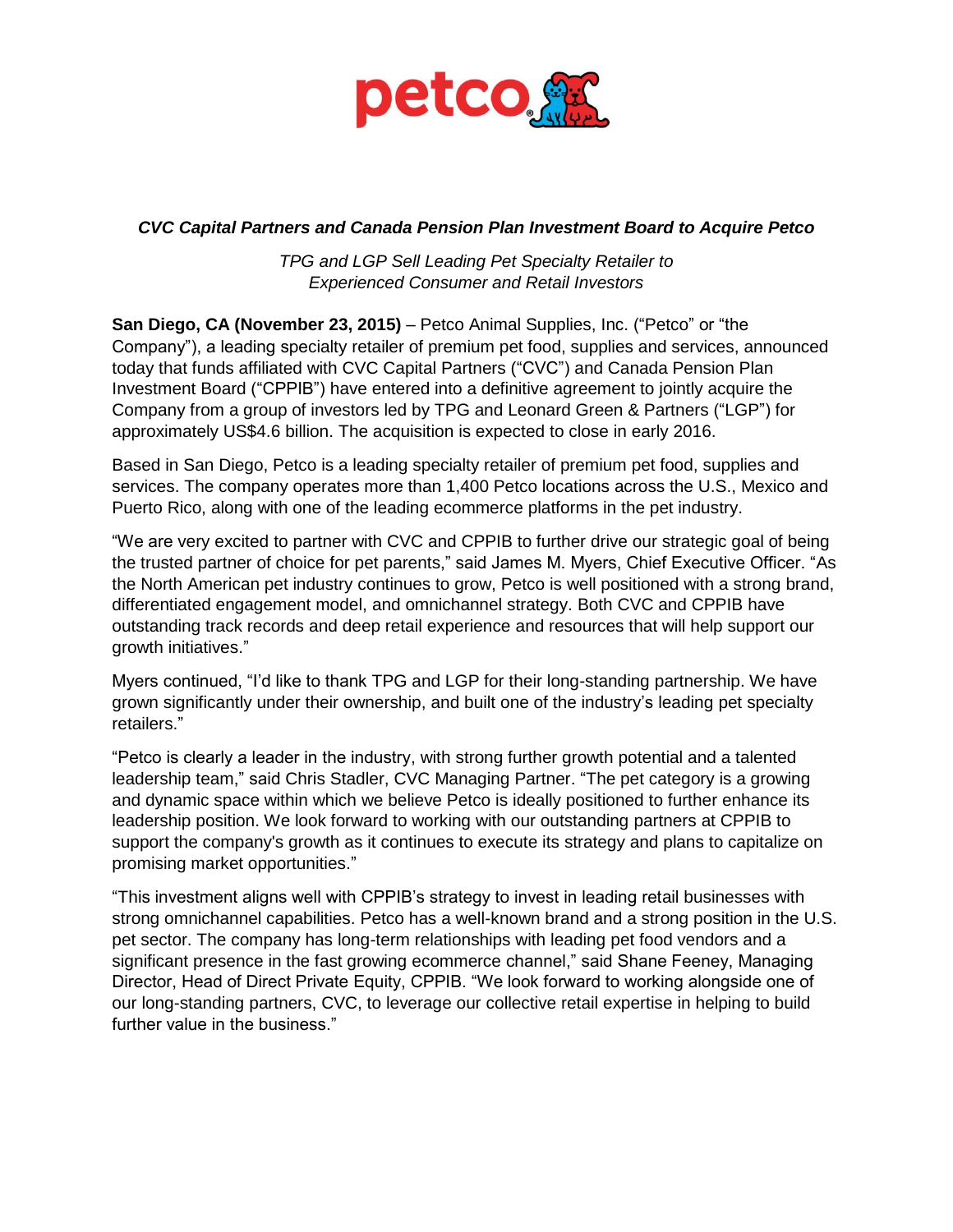

"We are so proud to have been part of Petco's journey over a span of 16 years," said Carrie Wheeler, Partner of TPG. "Petco has delivered incredible growth and results over our ownership period, and has positioned itself as a leading retailer in the pet industry that continues to define the category by finding new and innovative ways to serve its customers. We cannot thank the Petco team enough for their partnership, and wish them great success in this next chapter."

"We are delighted to have been associated with the Petco team over many years of uninterrupted progress and success and we are tremendously appreciative of CEO Jim Myers and retired CEO & Chairman Emeritus, Brian Devine, and the rest of the Petco team for the outstanding job they've done for our investors," said John G. Danhakl, Managing Partner of LGP. "We wish for and expect continued success for the entire Petco family supported by CVC and CPPIB, two of the best in our business."

Goldman, Sachs & Co. and J.P. Morgan Securities LLC are acting as financial advisors to Petco. Ropes & Gray acted as legal counsel to Petco. Barclays, Citigroup and Moelis acted as lead financial advisors to CVC and CPPIB. Barclays, Citigroup, Royal Bank of Canada, Credit Suisse, Nomura and Macquarie provided committed debt financing to CVC and CPPIB. Gibson Dunn acted as legal counsel to CVC and CPPIB. CPPIB was also separately advised by Torys LLP. The acquisition is subject to customary closing conditions.

###

#### **About Petco and the Petco Foundation**

Celebrating 50 years of service to pet parents, Petco is a leading pet specialty retailer that focuses on nurturing powerful relationships between people and pets. We do this by providing the products, services, advice and experiences that keep pets physically fit, mentally alert, socially engaged and emotionally happy. Everything we do is guided by our vision for Healthier Pets. Happier People. Better World. We operate more than 1,400 Petco locations across the U.S., Mexico and Puerto Rico, including more than 120 Unleashed by Petco locations, a smaller format neighborhood shop; 10 Pooch Hotel destinations for pet daycare, boarding and spa services; prescription services and pet supplies from the leading veterinary-operated pet product supplier, [Drs. Foster & Smith;](http://www.drsfostersmith.com/?t=1&ref=4397&subref=AA&cmpid=PPC-G-4397) and [petco.com.](http://petco.com/) The Petco Foundation, an independent nonprofit organization, has raised more than \$125 million since it was created in 1999 to help promote and improve the welfare of companion animals. In conjunction with the Foundation, we work with and support thousands of local animal welfare groups across the country and, through in-store adoption events, help find homes for more than 400,000 animals every year.

## **About CVC**

CVC Capital Partners is one of the world's leading private equity and investment advisory firms. Founded in 1981, CVC today has a network of 24 offices and over 300 employees throughout the U.S., Europe, Asia. To date, CVC has secured commitments of over US\$79 billion in funds from a diverse and loyal investor base, completing over 300 investments in a wide range of industries and countries across the globe, with an aggregate transaction value of over US\$120 billion. For more information please visit [www.cvc.com.](http://www.cvc.com/)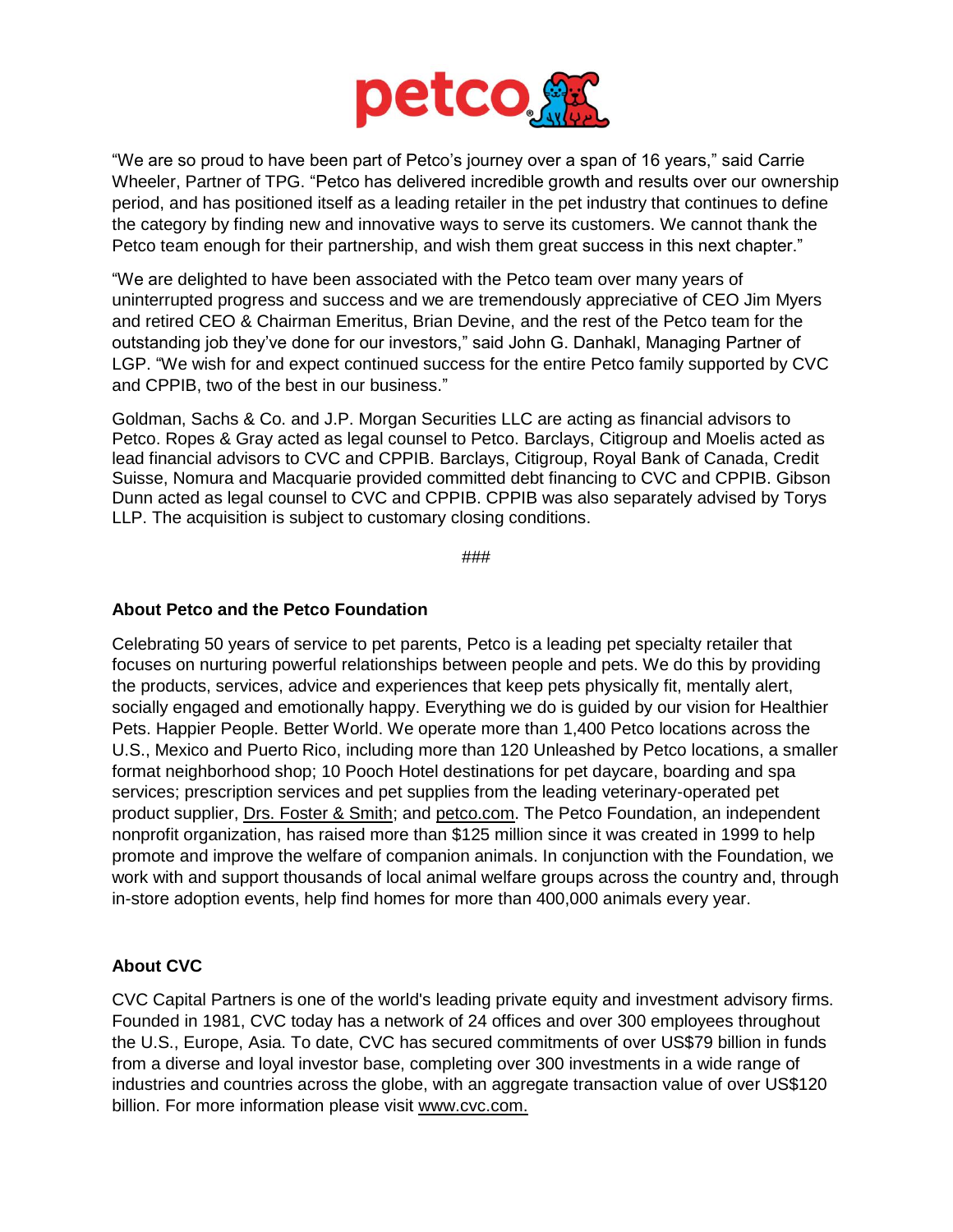

## **About CPPIB**

Canada Pension Plan Investment Board (CPPIB) is a professional investment management organization that invests the funds not needed by the Canada Pension Plan (CPP) to pay current benefits on behalf of 18 million contributors and beneficiaries. In order to build a diversified portfolio of CPP assets, CPPIB invests in public equities, private equities, real estate, infrastructure and fixed income instruments. Headquartered in Toronto, with offices in Hong Kong, London, Luxembourg, Mumbai, New York City and São Paulo, CPPIB is governed and managed independently of the Canada Pension Plan and at arm's length from governments. At September 30, 2015, the CPP Fund totalled C\$272.9 billion. For more information please visit [www.cppib.com.](http://www.cppib.com/)

## **About TPG**

TPG is a leading global private investment firm founded in 1992 with approximately \$75 billion of assets under management and offices in San Francisco, Fort Worth, Austin, Dallas, Houston, New York, Beijing, Hong Kong, London, Luxembourg, Melbourne, Moscow, Mumbai, São Paulo, Shanghai, Singapore and Tokyo. TPG's investment platforms are across a wide range of asset classes including private equity, growth venture, real estate, credit and public equity. TPG aims to build dynamic products and options for its investors while also instituting discipline and operational excellence across the investment strategy and performance of their portfolio. Since the start of 2014, TPG has raised more than \$18.6 billion for its investment funds and has launched six new products including Pace Holdings, TPG Real Estate Finance Trust (TRT) and TSL Europe. For more information visit [www.tpg.com.](http://www.tpg.com/)

## **About Leonard Green & Partners**

LGP is one of the nation's preeminent private equity firms with over \$15 billion of private equity capital raised since inception. Founded in 1989, the firm has invested in 78 companies in the form of traditional buyouts, going-private transactions, recapitalizations, growth capital investments, corporate carve-outs and selective public equity and debt positions. Based in Los Angeles, CA, LGP invests in established companies that are leaders in their markets. For more information, please visit [www.leonardgreen.com.](http://www.leonardgreen.com/)